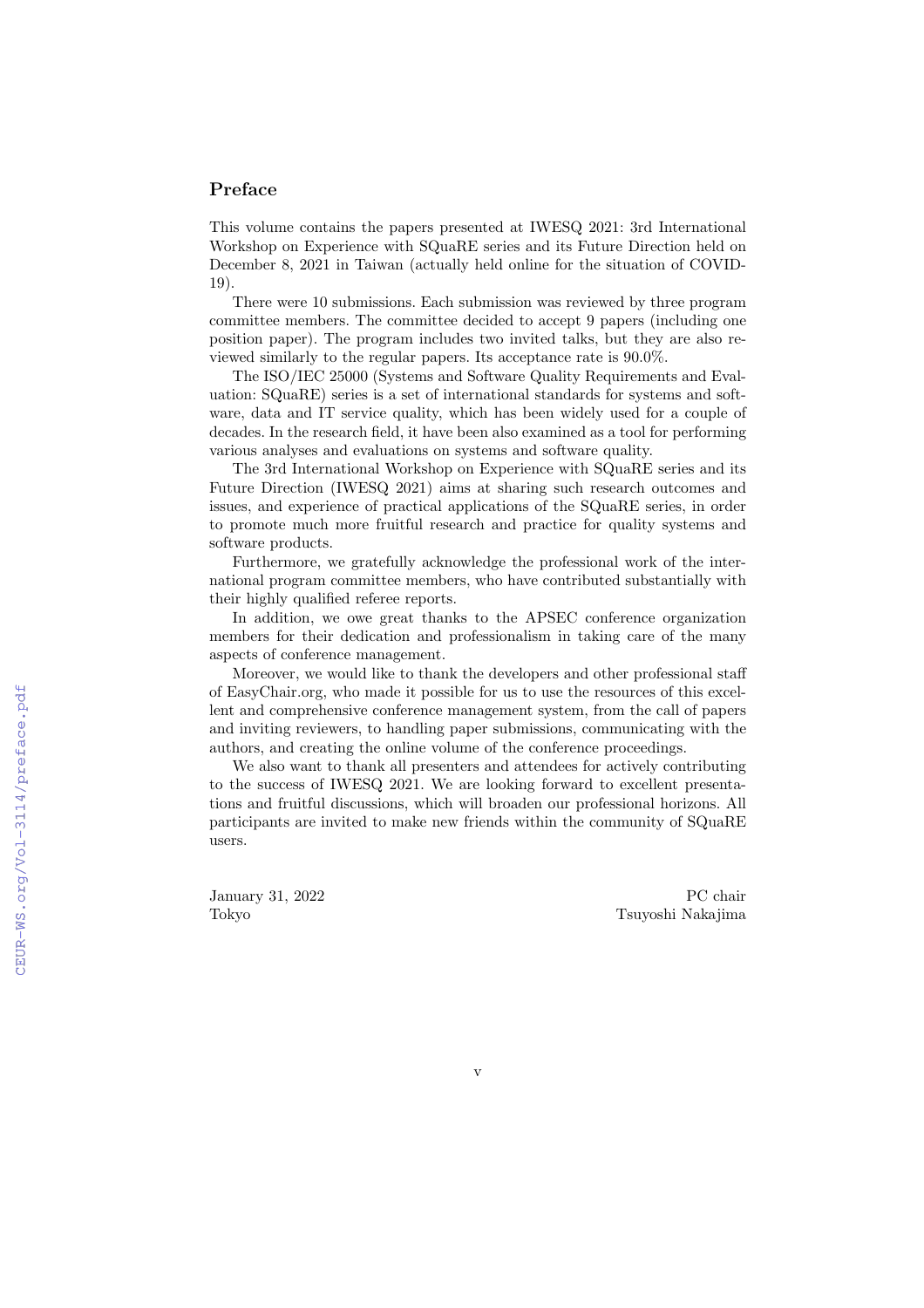## Table of Contents

| Hyunchong Kim and Jae-Hyo Lee                                                                                                                           | 1  |
|---------------------------------------------------------------------------------------------------------------------------------------------------------|----|
| Research on Quality Model and Measurement for Microservices<br>Jinchuan Yu, Jianxin Ge and Jixin Sun                                                    | 5  |
| Data bias measurement: a geometrical approach through frames<br>Andrea Trenta                                                                           | 11 |
| Integrating SQuARE with ISO 31000 risk management to measure and<br>Alessandro Simonetta, Antonio Vetrò, Maria Cristina Paoletti and<br>Marco Torchiano | 17 |
| Using the SQuaRE series as a guarantee for GDPR compliance $\dots\dots\dots$<br>Alessandro Simonetta, Maria Cristina Paoletti and Alessio Venticinque   | 23 |
| Shinichi Fukuzumi                                                                                                                                       | 29 |
| Requirement analysis for social acceptance of AI medical interview -<br>Natsuko Noda and Shinichi Fukuzumi                                              | 31 |
| Survey on Testing of Autonomous Driving Systems<br>Wenjie Chen, Zeyu Ma, Chao Wang, Mingang Chen and Lizhi Cai                                          | 34 |
| A study on the evaluation method of SW test items to quantify BEMS<br>quality $\dots\dots\dots\dots\dots\dots$<br>A-Young Park and Sang-sin Park        | 39 |